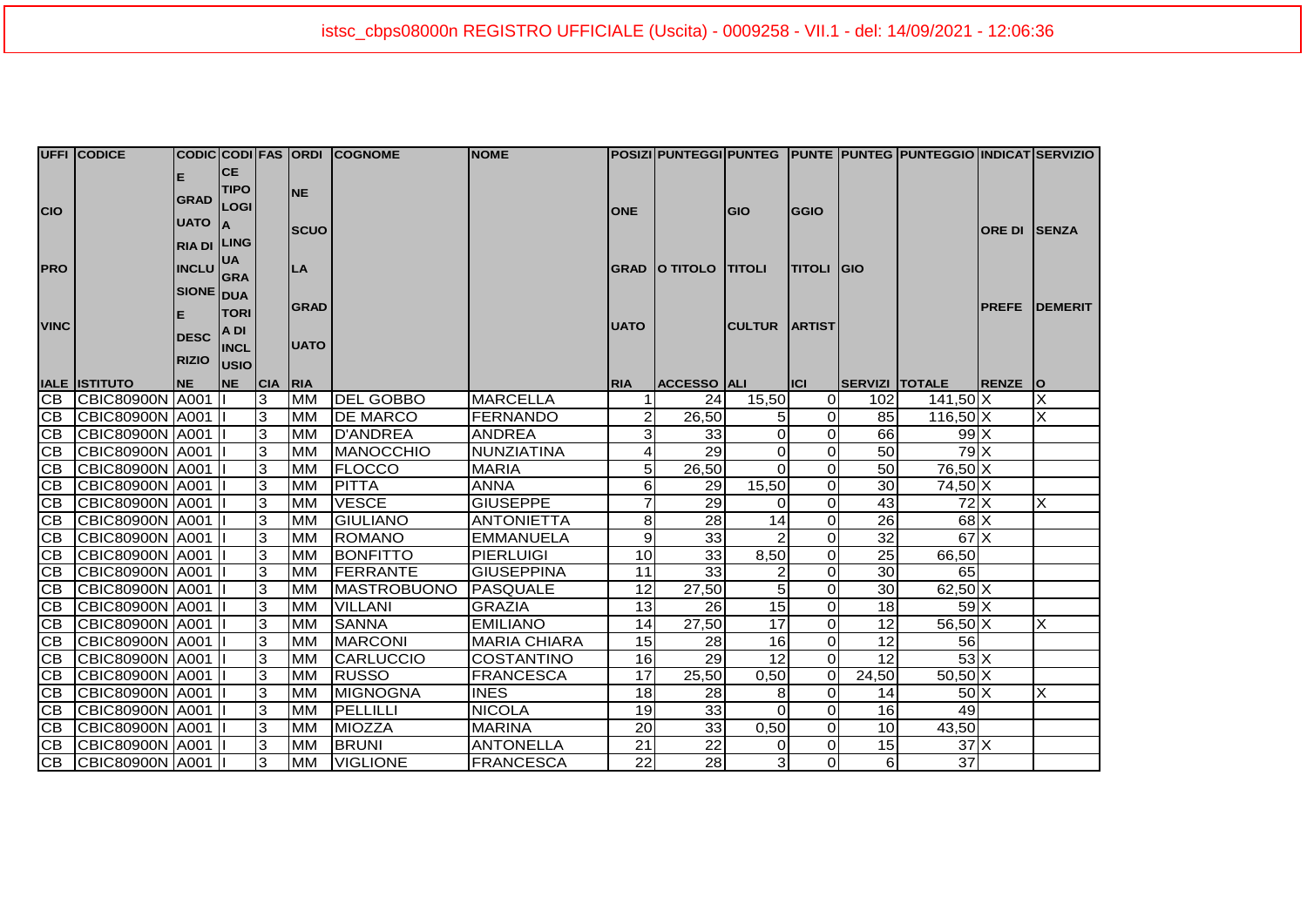| $\overline{CB}$ | CBIC80900N A001        |  | Ι3 | <b>MM</b> | <b>GALLO</b>        | <b>MARIA VITTORIA</b> | 23 <sub>l</sub> | 33              | $\overline{3}$ | $\Omega$       | $\Omega$       | 36                         |                         |
|-----------------|------------------------|--|----|-----------|---------------------|-----------------------|-----------------|-----------------|----------------|----------------|----------------|----------------------------|-------------------------|
| $\overline{CB}$ | CBIC80900N A001        |  | 3  | <b>MM</b> | <b>SALLUSTIO</b>    | LEONIDA               | 24              | $\overline{28}$ |                | Οl             | $\Omega$       | $35\overline{\phantom{a}}$ | X                       |
| <b>CB</b>       | CBIC80900N A001        |  | 3  | <b>MM</b> | <b>IRETTINO</b>     | <b>MARIAELENA</b>     | 25              | 33              | 1,50           | $\Omega$       | $\Omega$       | 34,50                      |                         |
| <b>CB</b>       | CBIC80900N A001        |  | 3  | <b>MM</b> | <b>MARINARO</b>     | <b>GIULIANA</b>       | 26              | 33              |                | $\Omega$       | $\Omega$       | 34                         | X                       |
| $\overline{CB}$ | CBIC80900N A001        |  | 3  | <b>MM</b> | <b>SPINA</b>        | <b>MICHELA</b>        | $\overline{27}$ | 29              | 5 <sub>l</sub> | $\Omega$       | $\Omega$       | $\overline{34}$            |                         |
| $\overline{CB}$ | CBIC80900N A001        |  | 3  | <b>MM</b> | GIACO'              | <b>CHIARA</b>         | 28              | 33              | 1              | $\Omega$       | $\Omega$       | $\overline{34}$            |                         |
| <b>CB</b>       | CBIC80900N A001        |  | 3  | <b>MM</b> | <b>ALFIERI</b>      | <b>STEFANIA</b>       | 29              | 25              | $\Omega$       | $\Omega$       | $\overline{9}$ | 34                         |                         |
| <b>CB</b>       | CBIC80900N A001        |  | 3  | <b>MM</b> | <b>GASDIA</b>       | <b>GIACINTA</b>       | 30 <sub>0</sub> | 33              | 0,50           | $\overline{0}$ | $\Omega$       | 33,50                      | $\times$                |
| <b>CB</b>       | CBIC80900N A001        |  | 3  | <b>MM</b> | <b>DI TOMASO</b>    | <b>VINCENZO</b>       | 31              | 24              | 9,50           | $\Omega$       | $\Omega$       | 33,50                      |                         |
| CB              | CBIC80900N A001        |  | 3  | <b>MM</b> | <b>FILIPPONE</b>    | <b>COSTANZA</b>       | 32              | 33              | $\Omega$       | $\Omega$       | $\Omega$       | 33X                        |                         |
| <b>CB</b>       | CBIC80900N A001        |  | 3  | <b>MM</b> | <b>SPADACCINI</b>   | <b>ANTONELLA</b>      | 33              | 33              | $\Omega$       | $\Omega$       | $\Omega$       | $33\text{X}$               |                         |
| CB              | CBIC80900N A001        |  | 3  | <b>MM</b> | <b>SALOME</b>       | <b>GIULIA</b>         | 34              | 33              | $\overline{O}$ | $\Omega$       | $\overline{0}$ | 33                         |                         |
| CB              | CBIC80900N A001        |  | 3  | <b>MM</b> | <b>MANTEGNA</b>     | <b>SALVATORE</b>      | 35              | 33              | $\Omega$       | $\Omega$       | $\Omega$       | 33                         |                         |
| CB              | CBIC80900N A001        |  | 3  | <b>MM</b> | <b>DE LUCA</b>      | <b>ANTONIO</b>        | 36              | 33              | $\Omega$       | $\Omega$       | $\Omega$       | 33                         |                         |
| CB              | CBIC80900N A001        |  | 3  | MM        | <b>ZUCARO</b>       | <b>SERENA</b>         | $\overline{37}$ | 29              | $\overline{3}$ | $\Omega$       | $\Omega$       | 32                         |                         |
| <b>CB</b>       | CBIC80900N A001        |  | 3  | <b>MM</b> | <b>VALIANTE</b>     | <b>CARMELA</b>        | 38              | 29              | 2,50           | <sup>0</sup>   | $\Omega$       | 31,50                      |                         |
| <b>CB</b>       | CBIC80900N A001        |  | 3  | <b>MM</b> | <b>SIMPATICO</b>    | <b>ANTONIO</b>        | 39              | 23              | 8              | $\Omega$       | $\Omega$       | 31X                        |                         |
| CB              | CBIC80900N A001        |  | 3  | <b>MM</b> | <b>CASTALDI</b>     | LUISA                 | $\overline{40}$ | 28              | 2,50           | $\Omega$       | $\Omega$       | 30,50                      |                         |
| CB              | CBIC80900N A001        |  | 3  | MM        | <b>VETERE</b>       | <b>SARA</b>           | 41              | 29              | 1,50           | $\Omega$       | $\Omega$       | 30,50                      |                         |
| <b>CB</b>       | CBIC80900N A001        |  | 3  | <b>MM</b> | PERRELLA            | <b>ROBERTA</b>        | 42              | 28              | 2              | $\Omega$       | $\Omega$       | 30                         | х                       |
| CB              | CBIC80900N A001        |  | 3  | <b>MM</b> | <b>IROSA</b>        | <b>MARCO</b>          | 43              | 29              |                | Οl             | $\overline{0}$ | 30                         | X                       |
| $\overline{CB}$ | CBIC80900N A001        |  | 3  | <b>MM</b> | <b>MIGNOGNA</b>     | <b>VALENTINA</b>      | 44              | 29              | $\mathbf{1}$   | $\Omega$       | $\Omega$       | 30                         |                         |
| $\overline{CB}$ | CBIC80900N A001        |  | 3  | <b>MM</b> | <b>TESTA</b>        | <b>FABIO</b>          | 45              | 27,50           | 2,50           | $\Omega$       | $\Omega$       | 30                         |                         |
| CB              | CBIC80900N A001        |  | 3  | <b>MM</b> | <b>IZZI</b>         | ALESSANDRO            | 46              | 29              |                | $\Omega$       | $\Omega$       | 30                         |                         |
| <b>CB</b>       | CBIC80900N A001        |  | 3  | <b>MM</b> | PAPARIELLO          | LAURA                 | 47              | 29              | $\overline{0}$ | $\Omega$       | $\Omega$       | 29X                        |                         |
| <b>CB</b>       | CBIC80900N A001        |  | 3  | <b>MM</b> | FERRARA             | <b>FILOMENA</b>       | 48              | $\overline{27}$ | $\overline{2}$ | $\Omega$       | $\Omega$       | 29X                        |                         |
| CB              | <b>CBIC80900N A001</b> |  | 3  | <b>MM</b> | <b>ROMANO</b>       | <b>ANTONELLA</b>      | 49              | 29              | $\overline{0}$ | $\Omega$       | $\Omega$       | 29X                        |                         |
| CB              | CBIC80900N A001        |  | 3  | <b>MM</b> | <b>DE MAIORIBUS</b> | <b>FILOMENA</b>       | 50              | 29              | $\overline{0}$ | $\Omega$       | $\overline{O}$ | 29                         | X                       |
| CB              | CBIC80900N A001        |  | 3  | <b>MM</b> | <b>STABILE</b>      | <b>ZAIRA</b>          | 51              | 29              | $\overline{0}$ | $\overline{0}$ | $\overline{0}$ | 29                         |                         |
| CB              | CBIC80900N A001        |  | 3  | <b>MM</b> | <b>DI PAOLO</b>     | <b>PASQUALE</b>       | 52              | 29              | $\Omega$       | $\Omega$       | $\Omega$       | 29                         |                         |
| CB              | CBIC80900N A001        |  | 3  | <b>MM</b> | <b>DE MARCO</b>     | <b>ALAIN</b>          | $\overline{53}$ | 28,50           | $\Omega$       | ΩI             | $\Omega$       | 28,50                      |                         |
| CB              | CBIC80900N A001        |  | 3  | <b>MM</b> | <b>CELANO</b>       | <b>CLAUDIA</b>        | $\overline{54}$ | 26              | 2,50           | $\Omega$       | $\Omega$       | 28,50                      |                         |
| <b>CB</b>       | CBIC80900N A001        |  | 3  | <b>MM</b> | <b>CARUSO</b>       | <b>MARCELLO</b>       | 55              | 26,50           | 1,50           | $\Omega$       | $\Omega$       | $28$ $\times$              | X                       |
| <b>CB</b>       | CBIC80900N A001        |  | 3  | <b>MM</b> | <b>VILENO</b>       | <b>ROSALBA</b>        | 56              | 26              | $\mathbf{2}$   | $\Omega$       | $\Omega$       | $28$ $X$                   | $\overline{\mathsf{x}}$ |
| <b>CB</b>       | CBIC80900N A001        |  | 3  | <b>MM</b> | <b>MERCURI</b>      | <b>ARMANDO</b>        | 57              | 24              | $\overline{0}$ | $\overline{0}$ | 4              | $\overline{28}$            | $\overline{\mathsf{x}}$ |
| $\overline{CB}$ | CBIC80900N A001        |  | 3  | <b>MM</b> | <b>TAVANIELLO</b>   | <b>ZAIRA DIANA</b>    | 58              | 28              | $\Omega$       | οI             | <sub>0</sub>   | $\overline{28}$            |                         |